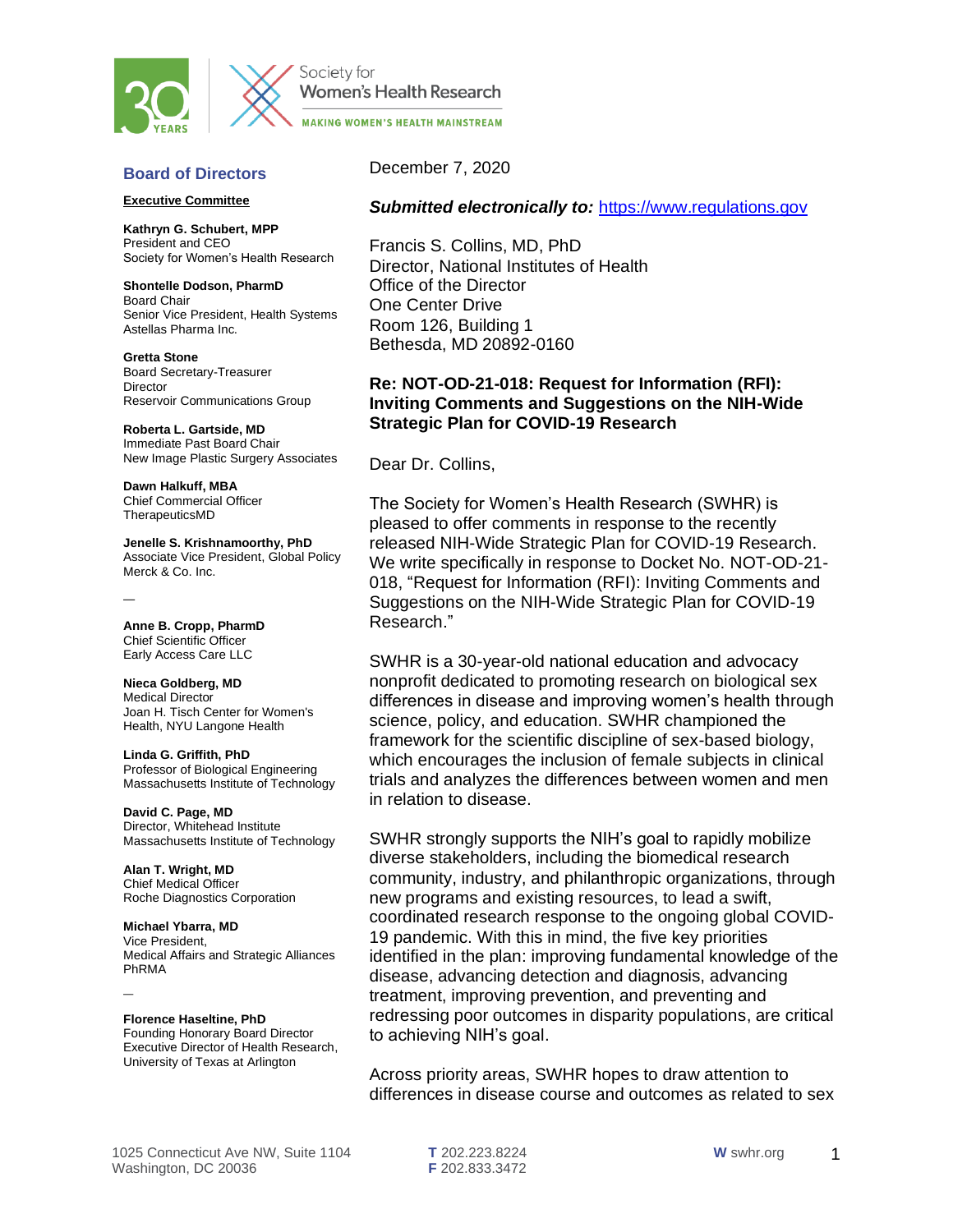

and gender, as well as the multitude of ways the COVID-19 pandemic disproportionately impacts women. With these topics in mind, we offer specific recommendations, detailed below.

# **1. Better emphasize the influence of sex and gender across all five key priority areas.**

The COVID-19 pandemic provides a stark example of why sex and gender must be critical considerations in pandemic response and preparedness. COVID-19 appears to be infecting similar numbers of women and men, but the majority of people dying are men.<sup>1</sup>

These disparities are not surprising, given what we know about infectious disease. Cultural and behavioral differences between genders play a prominent role in disease exposure. Women and men also differ in immune responses to infection.<sup>2</sup> Infectious disease research has historically overlooked sex as a biological variable,<sup>3</sup> meaning there is much we still do not understand about how sex affects immune response and disease outcomes.

For example, in considering priority area four, "Improve Prevention of SARS-CoV-2 Infection," sex as a biological variable should be highlighted as a specific area of need within vaccine trials, and sex and gender should be considered within effective implementation models. Clinical data indicate women and men show differences in immune responses, adverse events, and disease protection following vaccination.<sup>4</sup> Therefore, there should exist a priori hypothesis within all vaccine trials that sexes will differ in regard to vaccine response. Sex differences should be addressed in considering safety and efficacy, dosing, and scheduling of vaccines. Research into diagnostic and treatment measures must also consider how immune response and disease outcome may differ based on sex.

Per the World Health Organization's 2007 publication, "Addressing sex and gender in epidemic-prone infectious diseases," taking sex and gender into account can help us to better understand disease epidemiology, course, and outcomes.<sup>5</sup> While the current iteration of the plan touches upon the need to conduct research to understand how risk differs based on these factors, SWHR encourages the NIH to more thoroughly highlight sex and gender across all five key priority areas.

## **2. In addressing long-term outcomes of COVID-19, encourage comprehensive research into sex and gender differences as potential factors placing patients at risk of diagnosis as post-COVID-19 "long haulers."**

As the COVID-19 pandemic progresses, we are seeing patients dealing with serious longterm side effects, despite otherwise testing negative for the disease. These patients, deemed "long haulers," may have ongoing symptoms similar to those they experienced during acute stages of the disease, or they may face new symptoms. Common long hauler symptoms include brain fog, headaches, insomnia, joint pain, loss of taste or smell,

<sup>1</sup> Global Health 5050 (2020). COVID-19 sex-disaggregated data tracker. Accessed at:<https://globalhealth5050.org/covid19/>

<sup>2</sup> Van Lunzen, J, Altfeld, M (2014). Sex differences in infectious diseases – Common but neglected. *Jour Infect Diseases, 209*(suppl\_3), S79-S80. doi: 10.10893/infdis/jiu159.

<sup>3</sup> Ingersoll, MA (2017). Sex differences shape the response to infectious diseases. *PLoS Pathog., 13*(12), e1006688. doi: 10.1371/journal.ppat.1006688.

<sup>4</sup> Flanagan, KL, Fink, AL, Plebanski, M, Klein, SL (2017). Sex and gender differences in the outcomes of vaccination over the life course. *Annu Rev Cell Dev Biol., 33*, 577-99.

<sup>5</sup> World Health Organization (2007). Addressing sex and gender in epidemic-prone infectious diseases. Accessed at: <https://www.who.int/csr/resources/publications/SexGenderInfectDis.pdf>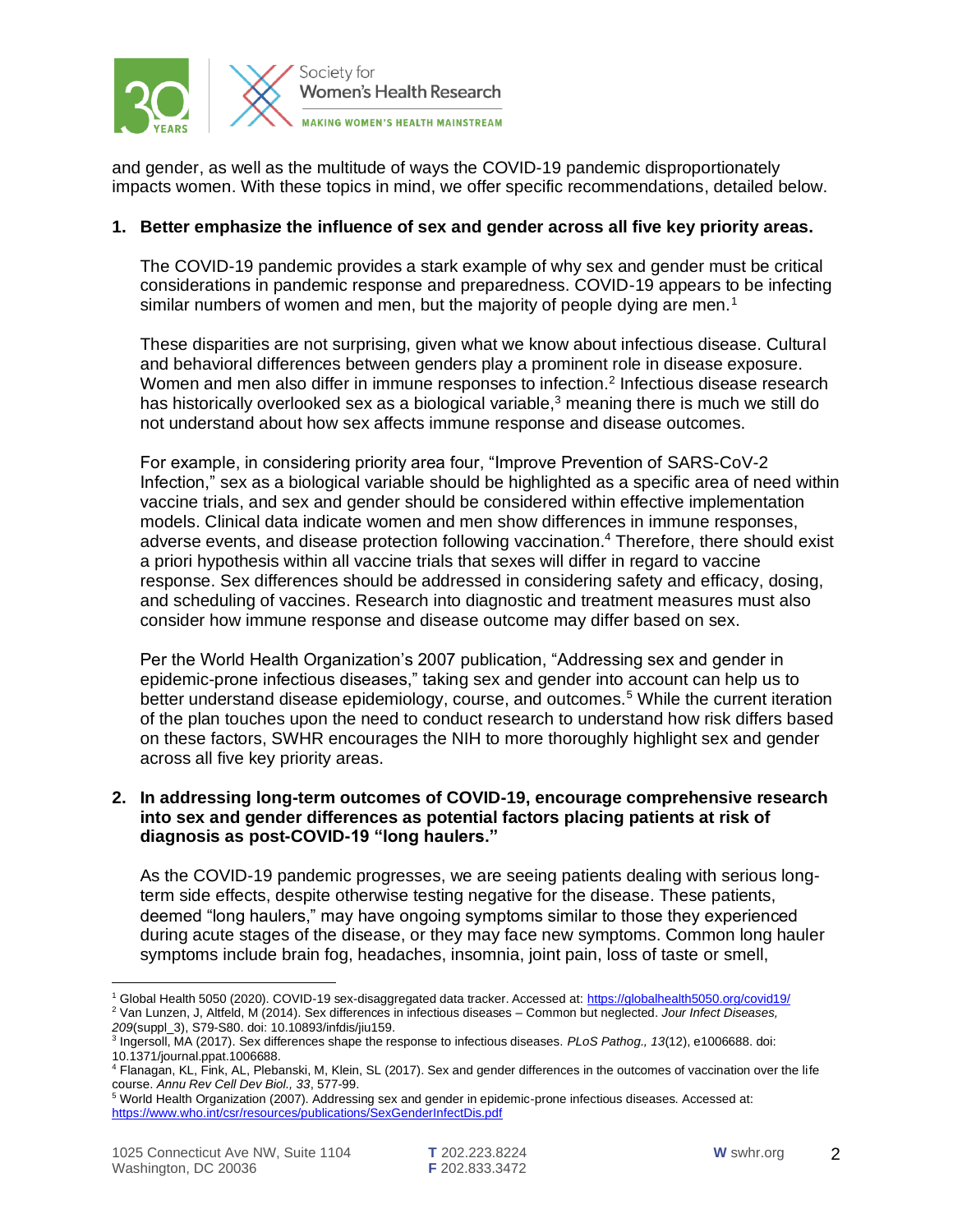

shortness of breath, debilitating fatigue, coughing, and body aches.<sup>6</sup> One paper estimates approximately 10% of patients experience this type of prolonged sickness.<sup>7</sup>

Interestingly, while men tend to face higher mortality rates as a result of COVID-19 diagnoses, women seem more likely to be diagnosed as long haulers. One study suggests women outnumber men 4:1 within the long hauler population. The authors note the typical long hauler is a young woman around 40 years of age without relevant medical history or biological abnormalities.<sup>8</sup>

Scientists have yet to gain insight as to what places individuals at risk for long-term side effects, but the fact that many long haulers are women suggests a potential sex-based component. SWHR is hopeful updates to priority area five, "Prevent and Redress Poor COVID-19 Outcomes in Health Disparity and Vulnerable Populations" will call for specific research into COVID-19 long haul patients, with an emphasis on understanding whether biological sex is a risk factor for long-term symptoms.

## **3. Address the impact COVID-19 has on routine health care, especially in regards to missed or delayed vaccination and screening or treatment delays for serious illness.**

In the past months, many individuals have been hesitant or unable to attend health care visits because of the COVID-19 pandemic, leading to thousands of missed annual wellness visits, vaccinations, and cancer screenings. Further, those already diagnosed with cancer have had their treatments interrupted by lockdowns and hospital overload. The exact toll of the pandemic on cancer patients will not be clear for many years, but one model estimates an additional 10,000 cancer deaths in the next decade because of the pandemic. $9$ 

For women, missed health care visits have drastically decreased the number of cancer screenings in recent months. One analysis showed that breast and cervical cancer screenings fell by 94% in March compared to the 2017-2019 averages. While screening rates have recently begun to increase again, they have not yet returned to normal.<sup>10</sup>

SWHR recommends the NIH address these delays in screening, diagnosis, and treatment within priority area five, "Prevent and Redress Poor COVID-19 Outcomes in Health Disparity and Vulnerable Populations." Engaging in collaborative partnerships to find solutions to these delays should be prioritized in order to maintain population health post-pandemic. Investment in expanded telehealth infrastructure, cost-effective methods of self-screening, and methods of delivering health care outside the traditional clinic setting should be explored. Innovations that arise to meet the challenges of this public health crisis could benefit and transform women's health for years to come.

<sup>&</sup>lt;sup>6</sup> UC Davis Health. (2020). Long haulers: Why some people experience long-term coronavirus symptoms. Accessible from: <https://health.ucdavis.edu/coronavirus/covid-19-information/covid-19-long-haulers.html>

<sup>7</sup> Greenhalgh T, Knight M, A'Court, C, Buxton M, Husain L (2020). Management of post-acute covid-19 in primary care. *British Medical Journal* (370), m3026.

<sup>8</sup> Davido B, Seang S, Tubiana R, de Truchis P (2020). Post-COVID-10 chronic symptoms: A postinfectious entity?

<sup>9</sup> Cooney, E (2020). Ignoring cancer care now may trade one public health crisis — Covid-19 — for another, NCI chief warns. STAT News. Accesible from[: https://www.statnews.com/2020/06/19/ignoring-cancer-care-covid-19-nci-sharpless/](https://www.statnews.com/2020/06/19/ignoring-cancer-care-covid-19-nci-sharpless/)

<sup>&</sup>lt;sup>10</sup> Mast C, Munoz del Rio A (2020). Delayed cancer screenings – A second look. Epic Health Research Network. Accessible from: <https://ehrn.org/articles/delayed-cancer-screenings-a-second-look/>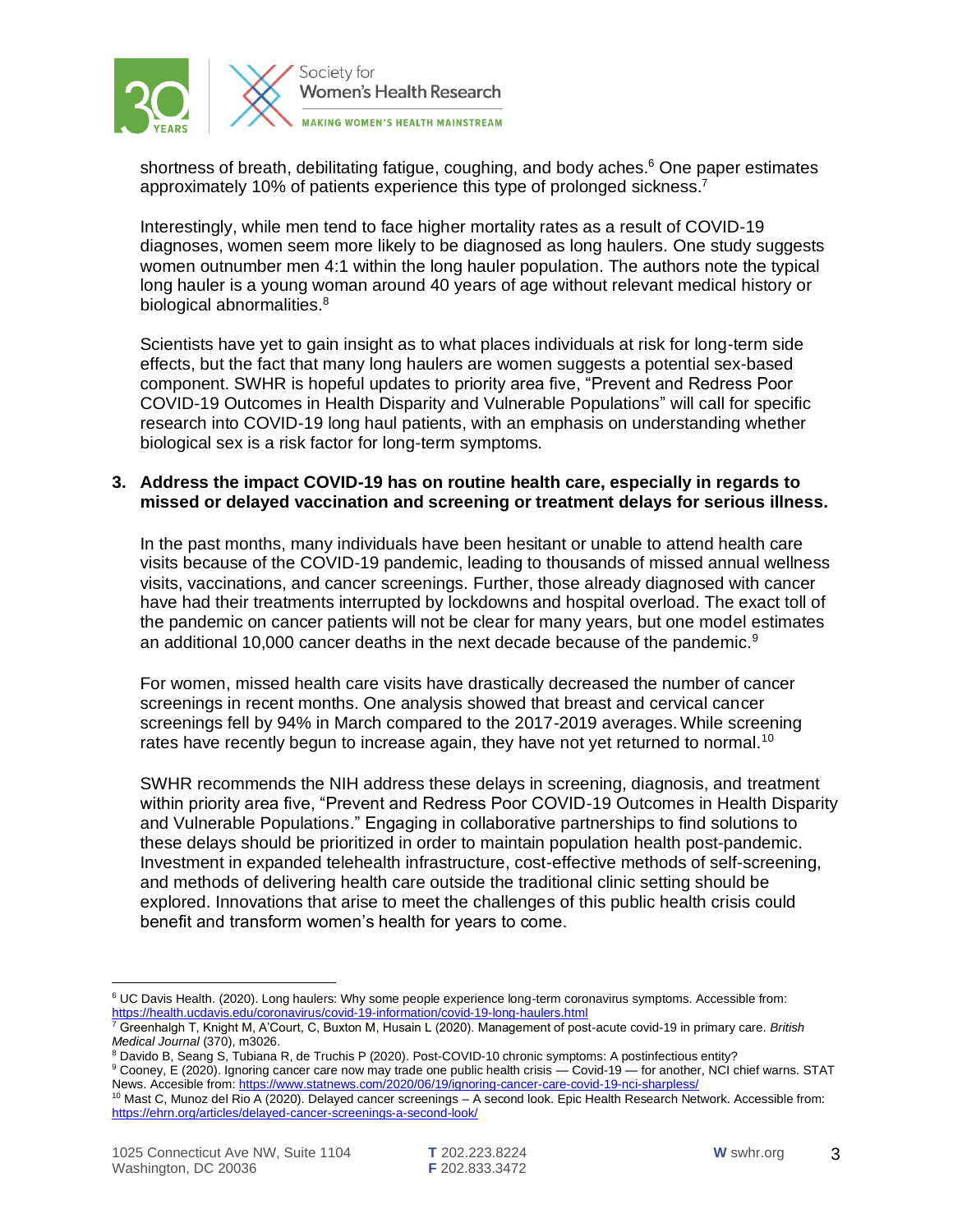

# **4. Strengthen emphasis on the specific needs of pregnant and lactating individuals within vaccine and treatment research.**

SWHR is supportive of the plan's focus in priority area five, "Prevent and Redress Poor COVID-19 Outcomes in Health Disparity and Vulnerable Populations." Objective 5.2 highlights the need to "[u]nderstand and address COVID-19 maternal health and pregnancy outcomes." Research across a variety of infectious diseases — including the Zika virus, the H1N1 flu virus, and the SARS, MERS, and COVID-19 coronaviruses — suggests pregnancy places women at particular risk for complications.

Accordingly, pregnant and lactating individuals must be included within clinical trials related to disease treatment and/or vaccines. Within current COVID-19 treatment research, people who are pregnant and/or breastfeeding are actively being excluded from federally-funded studies, including the Adaptive COVID-19 Treatment Trial. One recent paper suggests that across more than 300 trials investigating possible COVID-19 treatments, there is near universal exclusion of pregnant people.<sup>11</sup>

SWHR encourages the NIH to address this topic more specifically within Objective 5.2 in order to emphasize to stakeholders the importance of inclusion. Given COVID-19's outsized impact on the pregnant population, we must stress the need to protect pregnant and lactating individuals through research, instead of preventing them from participating in these studies.

SWHR also encourages the use of stronger language in priority area 4, "Improve Prevention of SARS-CoV-2 Infection," Objective 4.1, "Develop novel vaccines for the prevention of COVID-19." We appreciate the current language that states, "Once safety tests are completed, vaccines will be evaluated in pregnant women and children." However, given ongoing exclusion of the pregnant population within clinical trials, we suggest making it clear that study design should take into account the needs of the pregnant population and should clarify how methodology will allow for the assessment of pregnant individuals. We also strongly recommend including similar recommendations within discussions surrounding research on innovative treatments within priority area 3, "Advance the Treatment of COVID-19," Objective 3.1, "Identify and develop new or repurposed treatments for SARS-CoV-2."

#### **5. In studying long-term socioeconomic and societal effects of COVID-19, consider the influence of gender on economic status as well as within the biomedical workforce.**

SWHR applauds the NIH for recognizing how social or structural determinants of health, including mechanisms that generate inequalities within society, affect health care access and quality and how this in turn may impact COVID-19 risk and outcomes. We also commend the NIH for utilizing priority area five ("Prevent and Redress Poor COVID-19 Outcomes in Health Disparity and Vulnerable Populations") to call for improved understanding as to how social determinants of health, including gender, affect factors such as COVID-19 risk and resilience.

<sup>11</sup> Whitehead, CL, Walker, SP (2020). Consider pregnancy in COVID-19 therapeutic drug and vaccine trials. *The Lancet, 395*(10237), E92. doi: 10.1016/S0140-6736(20)31029-1